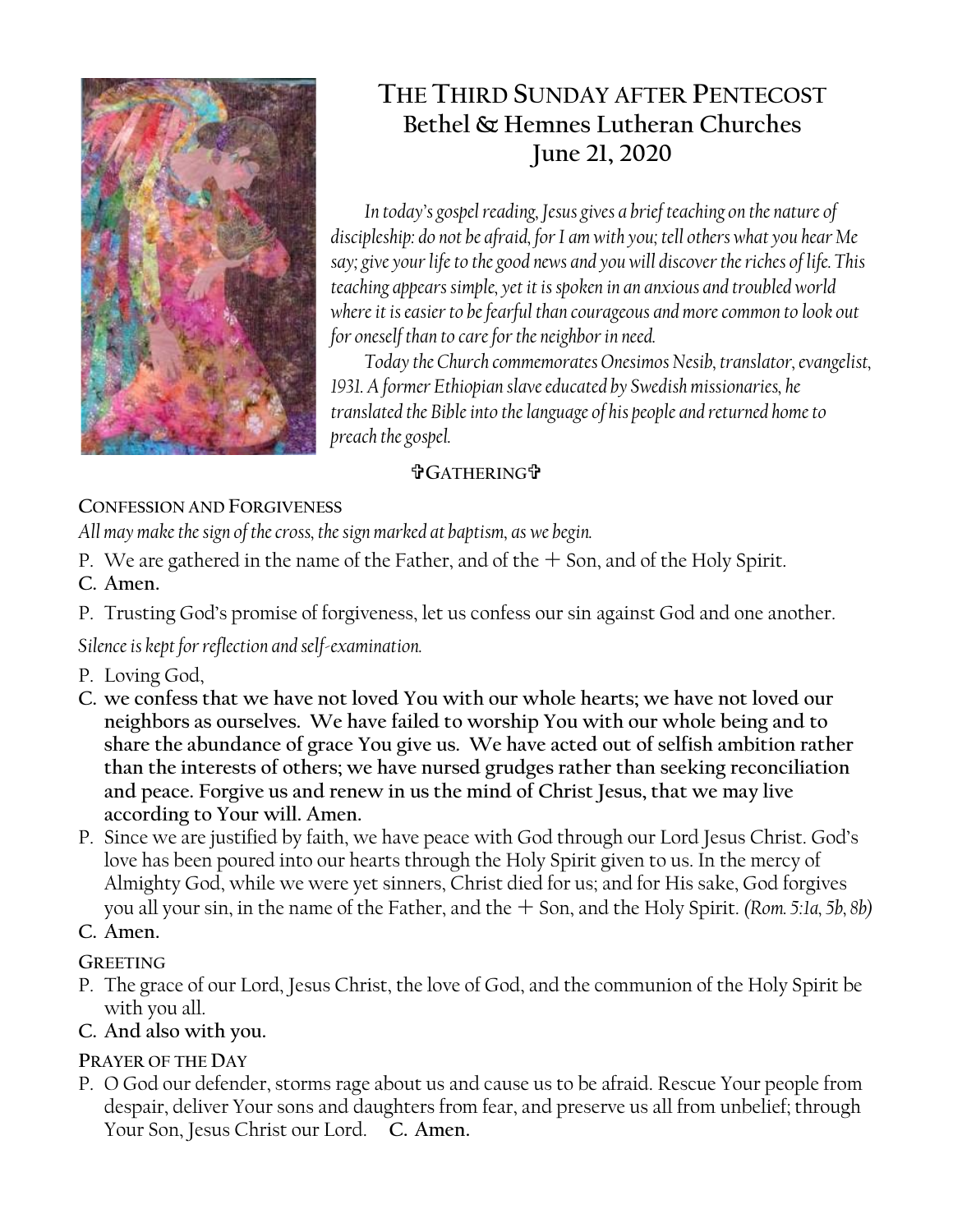### **WORD**

#### **FIRST READING: Jeremiah 20:7-13**

*Jeremiah's message of doom earns him only contempt and persecution. Having been beaten, placed in stocks, and then released by Pashur, one of the temple priests, Jeremiah cries out in heart-wrenching lament. Nevertheless, the prophet remains confident of God's care and concludes with resounding praise.*

O LORD, You have enticed me, and I was enticed; You have overpowered me, and You have prevailed. I have become a laughingstock all day long; everyone mocks me. <sup>8</sup>For whenever I speak, I must cry out, I must shout, "Violence and destruction!" For the word of the LORD has become for me a reproach and derision all day long. <sup>9</sup>If I say, "I will not mention Him, or speak any more in His name," then within me there is something like a burning fire shut up in my bones; I am weary with holding it in, and I cannot. <sup>10</sup>For I hear many whispering: "Terror is all around! Denounce him! Let us denounce him!" All my close friends are watching for me to stumble. "Perhaps he can be enticed, and we can prevail against him, and take our revenge on him." <sup>11</sup>But the LORD is with me like a dread warrior; therefore my persecutors will stumble, and they will not prevail. They will be greatly shamed, for they will not succeed. Their eternal dishonor will never be forgotten. <sup>12</sup>O LORD of hosts, You test the righteous, You see the heart and the mind; let me see Your retribution upon them, for to You I have committed my cause. <sup>13</sup>Sing to the LORD; praise the LORD! For He has delivered the life of the needy from the hands of evildoers. The Word of the Lord. **Thanks be to God.**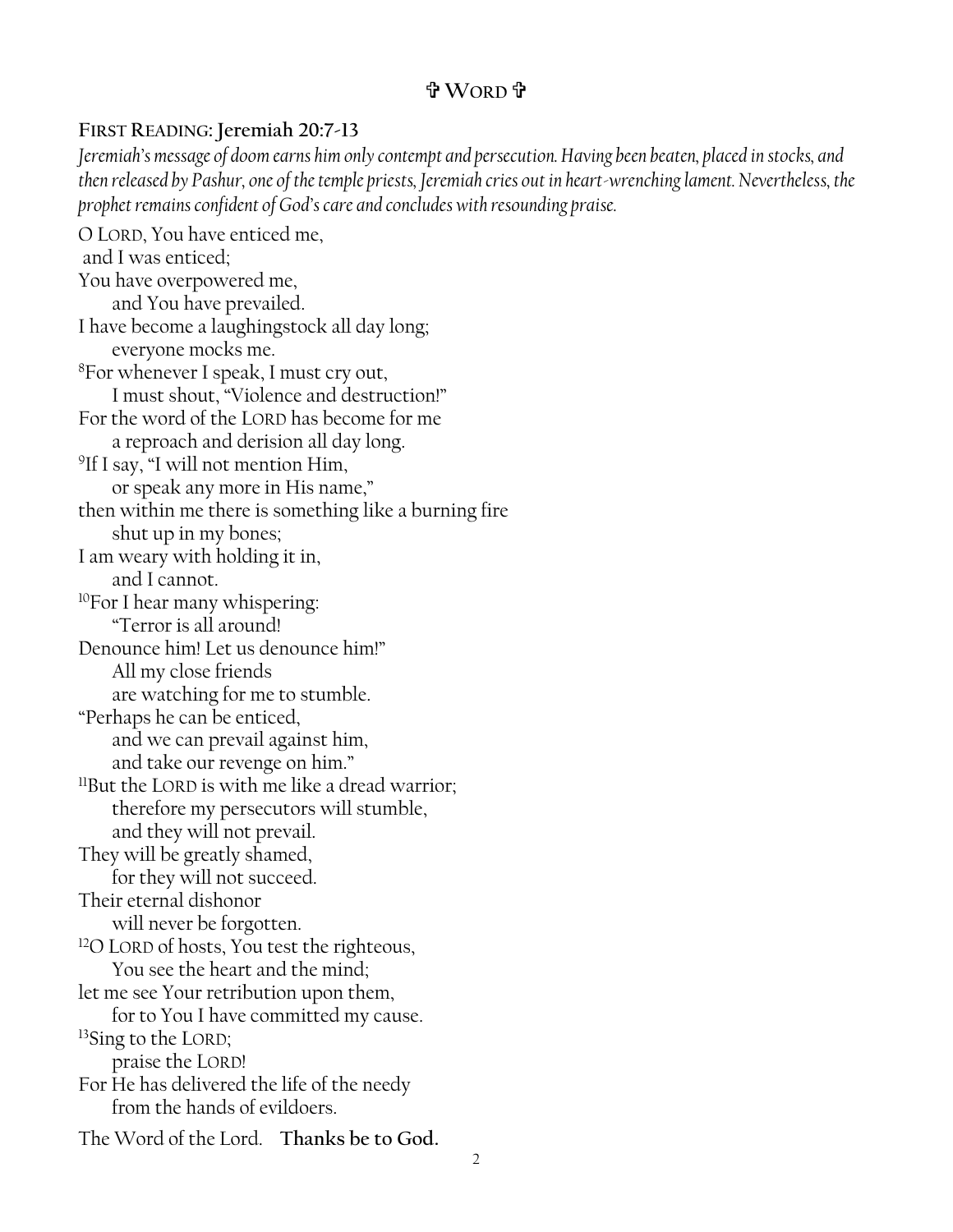**Psalm 69:8-20**  Surely, for Your sake have I suffered reproach, and shame has covered my face. **9 I have become a stranger to my own kindred, an alien to my mother's children.** <sup>10</sup>Zeal for Your house has eaten me up; the scorn of those who scorn You has fallen upon me. **<sup>11</sup>I humbled myself with fasting, but that was turned to my reproach.**  <sup>12</sup>I put on sackcloth also, and became a byword among them. **<sup>13</sup>Those who sit at the gate murmur against me, and the drunkards make songs about me.** <sup>14</sup>But as for me, this is my prayer to You, at the time You have set, O LORD: **<sup>15</sup>"In Your great mercy, O God, answer me with Your unfailing help.**  <sup>16</sup>Save me from the mire; do not let me sink; let me be rescued from those who hate me and out of the deep waters. **<sup>17</sup>Let not the torrent of waters wash over me, neither let the deep swallow me up; do not let the pit shut its mouth upon me.** <sup>18</sup>Answer me, O LORD, for Your love is kind; in Your great compassion, turn to me." **<sup>19</sup>Hide not Your face from Your servant; be swift and answer me, for I am in distress.** <sup>20</sup>Draw near to me and redeem me; because of my enemies deliver me.

#### **SECOND READING: Romans 6:1b-11**

*In the first part of his letter to the Romans, Paul says that God sent Christ to die for us while we were sinners and so, by grace, accepts us through baptism just as we are. Now, he clarifies that baptism also brings freedom from the slavery of sin and the possibility of beginning a new life.*

Should we continue in sin in order that grace may abound? <sup>2</sup>By no means! How can we who died to sin go on living in it? <sup>3</sup>Do you not know that all of us who have been baptized into Christ Jesus were baptized into His death? <sup>4</sup>Therefore we have been buried with Him by baptism into death, so that, just as Christ was raised from the dead by the glory of the Father, so we too might walk in newness of life.

<sup>5</sup>For if we have been united with Him in a death like His, we will certainly be united with Him in a resurrection like His. <sup>6</sup>We know that our old self was crucified with Him so that the body of sin might be destroyed, and we might no longer be enslaved to sin. <sup>7</sup>For whoever has died is freed from sin. <sup>8</sup>But if we have died with Christ, we believe that we will also live with Him. <sup>9</sup>We know that Christ, being raised from the dead, will never die again; death no longer has dominion over Him. <sup>10</sup>The death He died, He died to sin, once for all; but the life He lives, He lives to God. <sup>11</sup>So you also must consider yourselves dead to sin and alive to God in Christ Jesus.

The Word of the Lord. **Thanks be to God.**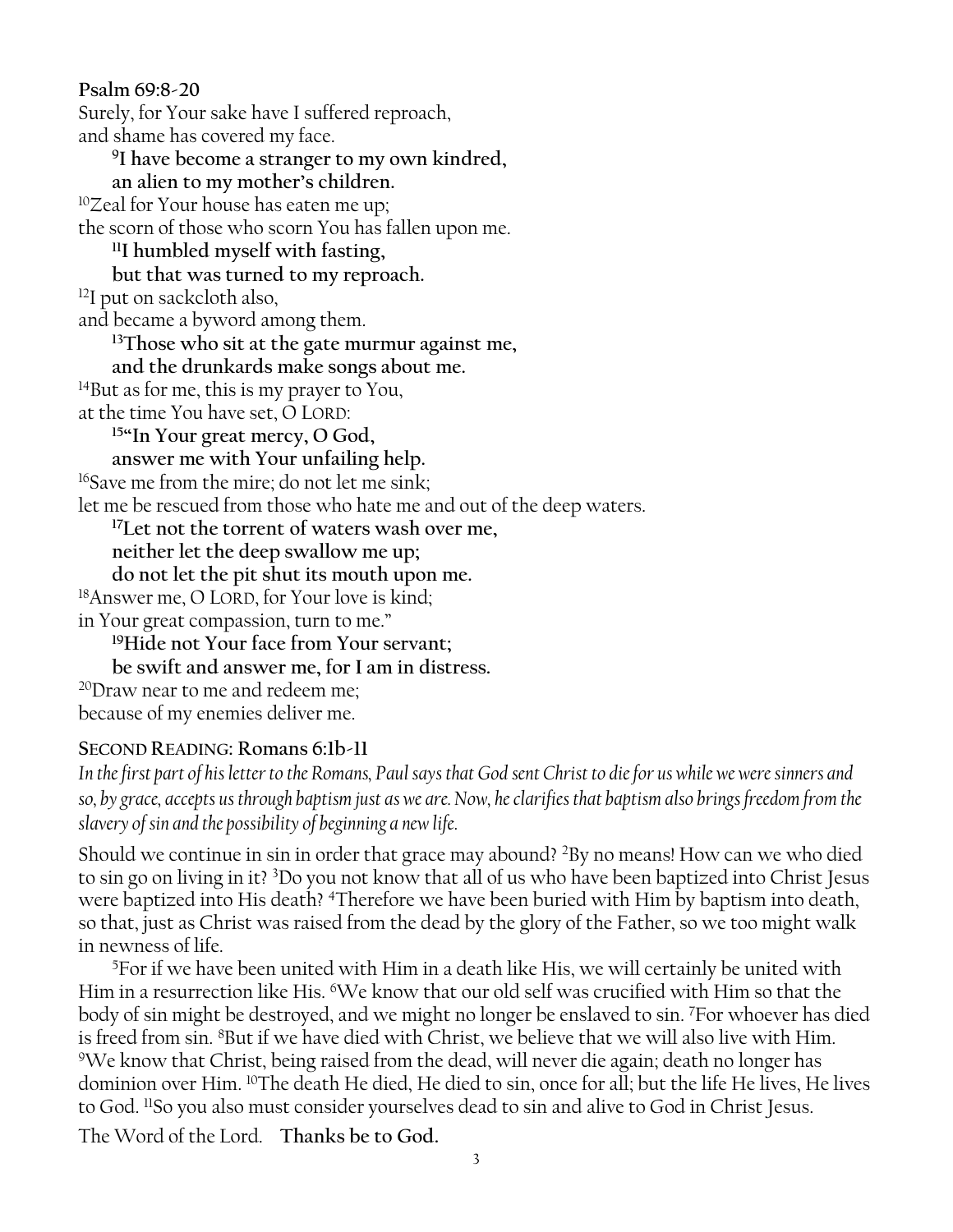

#### **HOLY GOSPEL**: **Matthew 10:24-39**

*Moved by compassion for the crowds, Jesus has commissioned His twelve disciples to continue His work of preaching and healing. Now He warns them that their ministry will meet with opposition, requiring absolute trust in God and unswerving commitment to their Lord.*

#### **C.** *(spoken)* **Glory to You, O Lord.**

[Jesus said to the twelve:] "A disciple is not above the teacher, nor a slave above the master;  $^{25}$ it is enough for the disciple to be like the teacher, and the slave like the master. If they have called the master of the house Beelzebul, how much more will they malign those of his household!

<sup>26</sup>"So have no fear of them; for nothing is covered up that will not be uncovered, and nothing secret that will not become known. <sup>27</sup>What I say to you in the dark, tell in the light; and what you hear whispered, proclaim from the housetops. <sup>28</sup>Do not fear those who kill the body but cannot kill the soul; rather fear him who can destroy both soul and body in hell. <sup>29</sup>Are not two sparrows sold for a penny? Yet not one of them will fall to the ground apart from your Father. <sup>30</sup>And even the hairs of your head are all counted. <sup>31</sup>So do not be afraid; you are of more value than many sparrows."

<sup>32</sup> Everyone therefore who acknowledges Me before others, I also will acknowledge before My Father in heaven; <sup>33</sup>but whoever denies Me before others, I also will deny before My Father in heaven.

<sup>34</sup> Do not think that I have come to bring peace to the earth; I have not come to bring peace, but a sword.

<sup>35</sup>For I have come to set a man against his father,

and a daughter against her mother,

and a daughter-in-law against her mother-in-law;

<sup>36</sup>and one's foes will be members of one's own household.

<sup>37</sup>Whoever loves father or mother more than Me is not worthy of Me; and whoever loves son or daughter more than Me is not worthy of Me; <sup>38</sup>and whoever does not take up the cross and follow Me is not worthy of Me. <sup>39</sup>Those who find their life will lose it, and those who lose their life for My sake will find it."

P. The Gospel of the Lord. **C.** *(spoken)* **Praise to You, O Christ.**

**SERMON**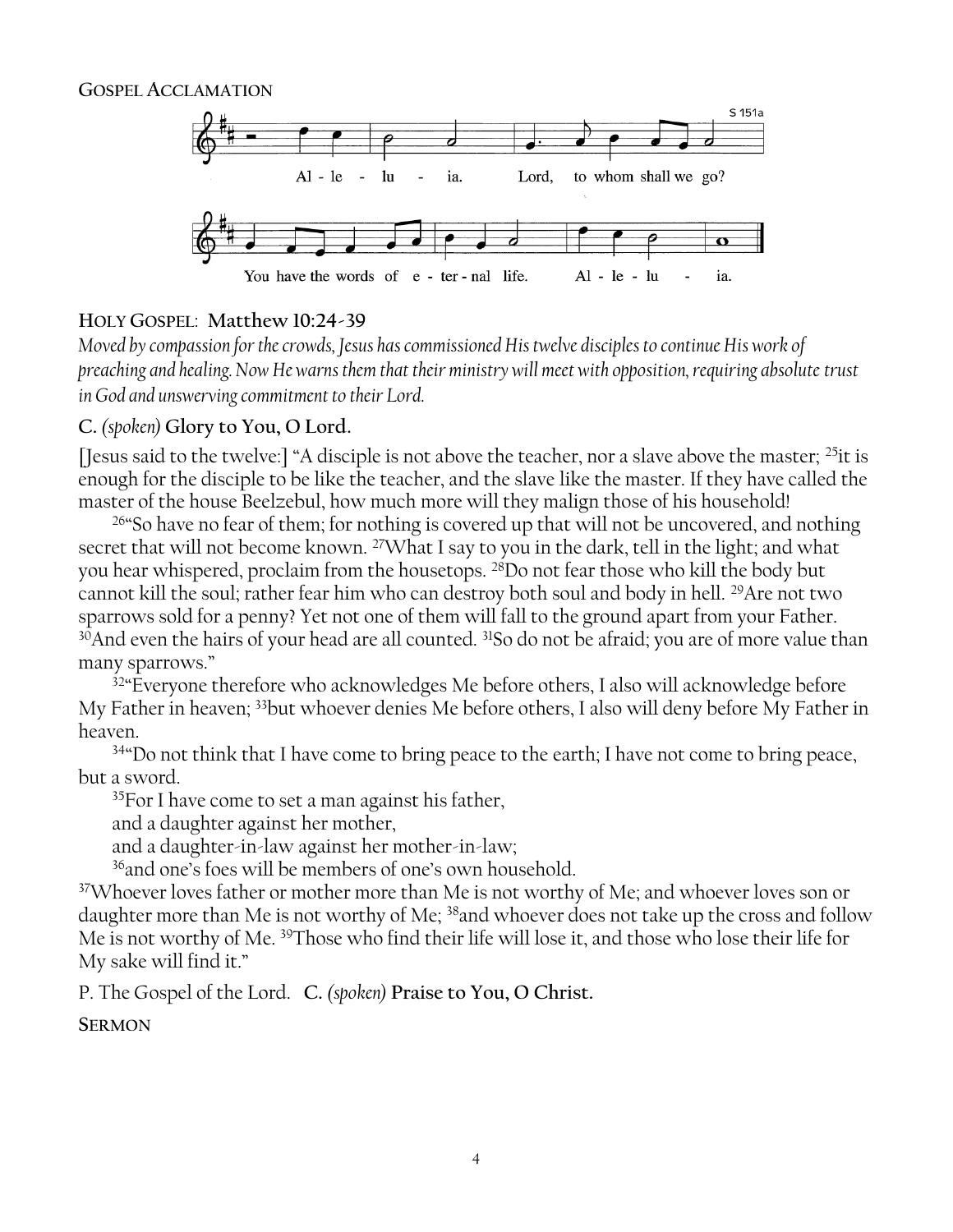

#### **THE APOSTLES' CREED**

- I believe in God, the Father almighty, creator of heaven and earth.
- I believe in Jesus Christ, His only Son, our Lord.
- He was conceived by the power of the Holy Spirit and born of the virgin Mary.
- He suffered under Pontius Pilate, was crucified, died, and was buried.
- He descended into hell.
- On the third day He rose again.

He ascended into heaven, and is seated at the right hand of the Father. He will come again to judge the living and the dead.

I believe in the Holy Spirit, the holy catholic Church,

- the communion of saints, the forgiveness of sins, the resurrection of the body,
- and the life everlasting. Amen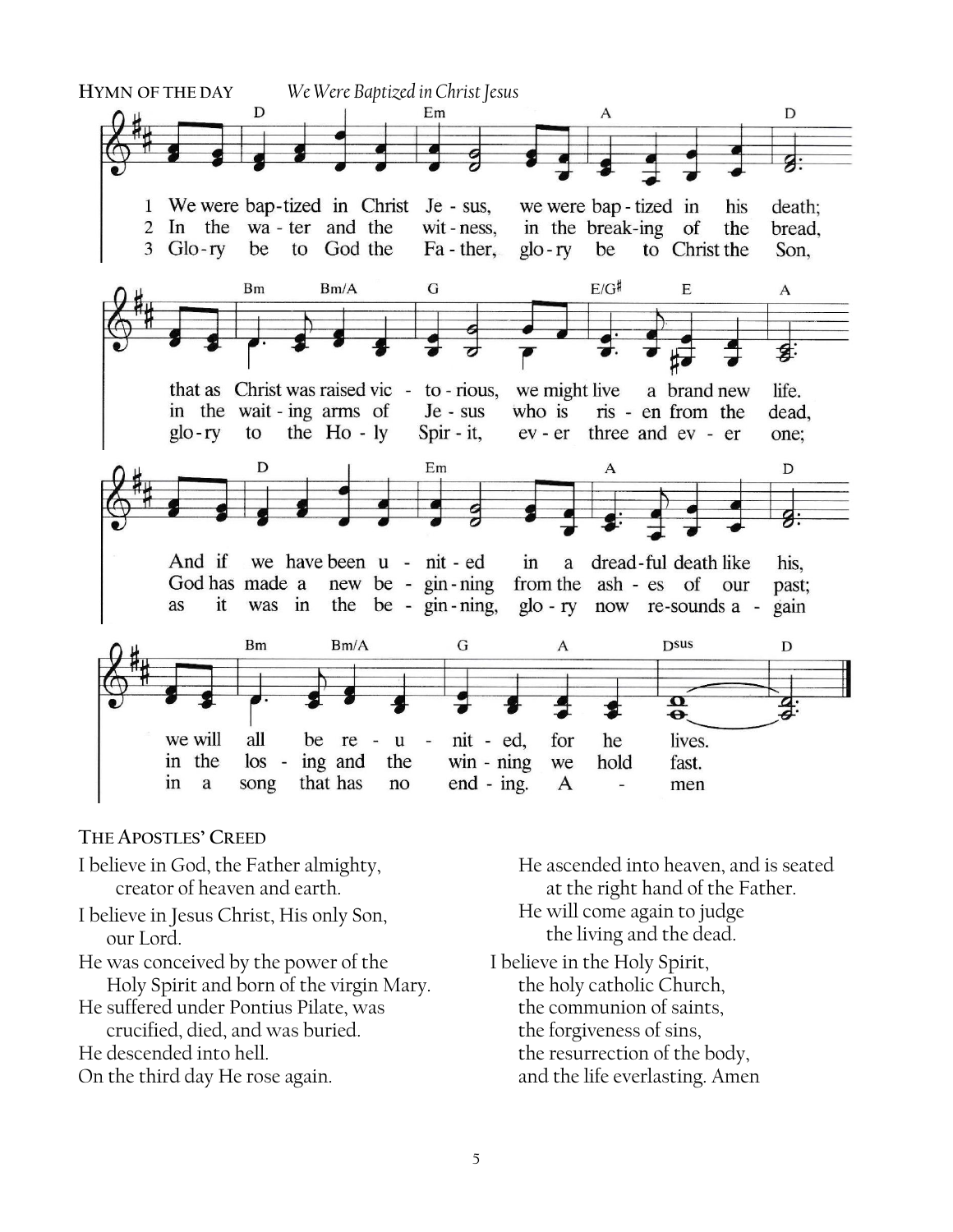### **<sup>P</sup>RAYER** .

## **OFFERING**

*If you have not signed up for electronic giving, you can mail your offering in to Bethel (P.O. Box 126, Porter, 56280), you may drop it in the offering box at the church, or you may make your offering online at our website [\(www.bethelofporter.com\)](http://www.bethelofporter.com/).* 

#### **OFFERTORY**



#### **OFFERTORY PRAYER**

- P. Gracious God,
- **C. You open Your hand, filling our lives with all good things and renewing the face of the earth. We offer our gifts in thanksgiving for all that we have received from Your bounty. Accept them for the sake of Him who offered His life for us, Jesus Christ our Lord. Amen.**

#### **PRAYERS OF INTERCESSION**

Called into unity with one another and the whole creation, let us join together to pray for the church, our nation, and for all who are in need.

### *A brief silence.*

Gracious God, You bring diverse voices together to form Your church. Open our hearts and unstop our ears to learn from one another, that differences might not overshadow our baptismal unity. Lord, in Your mercy,

### C **hear our prayer.**

Sustain and keep safe all who work to defend others across the world. Revive and strengthen organizations dedicated to care for refugees and migrants while their homelands struggle for peace. Lord, in Your mercy,

### C **hear our prayer.**

Guide all who speak Your word of justice and console any who are tormented or targeted for being who they are. Lord, in Your mercy,

### C **hear our prayer.**

Wrap Your arms of comfort and healing around all who are suffering from illness, violence or neglect. Be with those who are suffering from the coronavirus. Uphold the medical personnel working amidst a rise of virus infections and give Your wisdom to medical researchers as they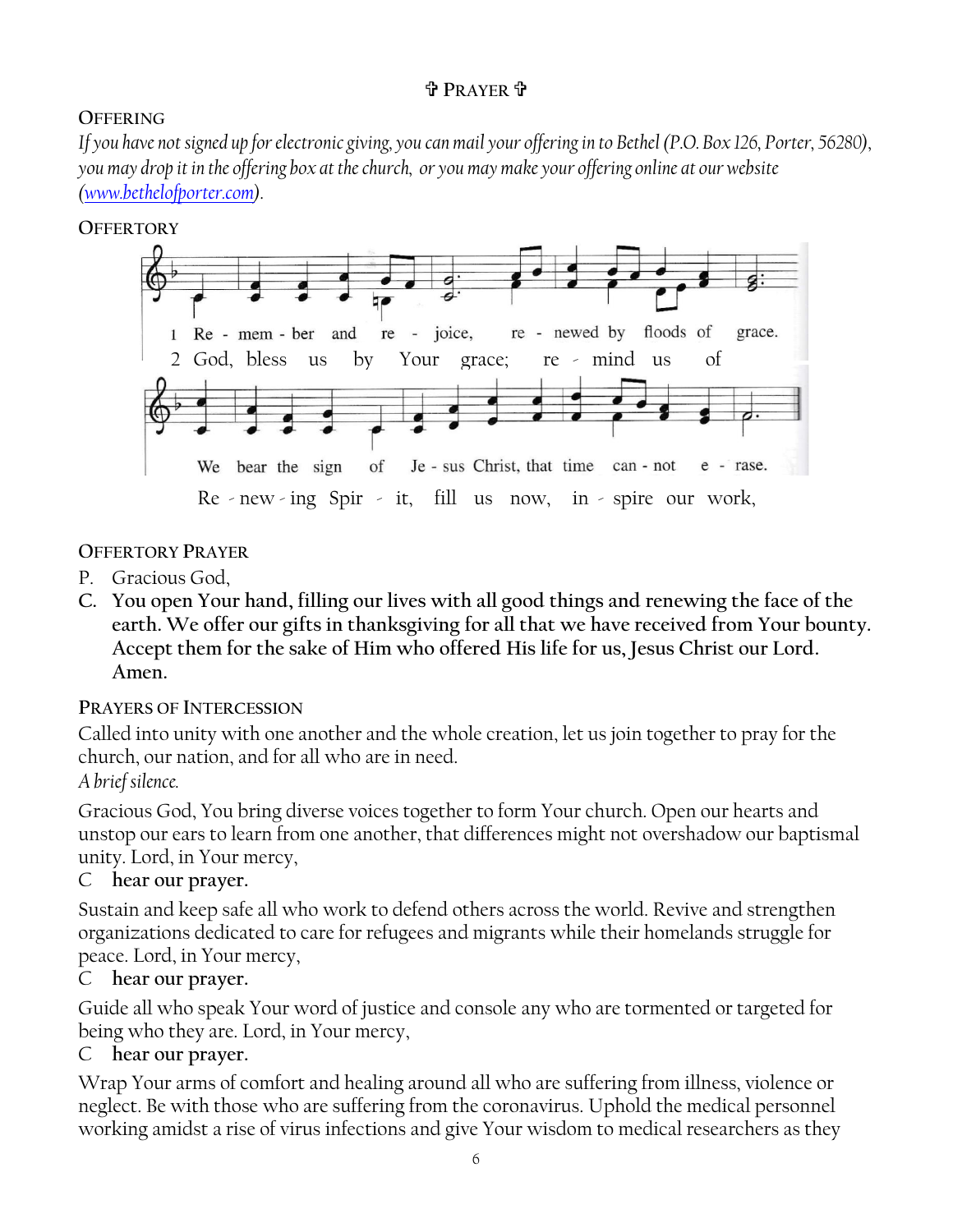search for a vaccine. Strengthen those who are unemployed as they look for work. Keep both the police and the protestors safe. Give patience to all for whom healing does not come quickly, and strong faith to those nearing death. We pray also for those we name here: Merv, Emily, Angie, Lynette, Shirlee, and Lisa. Lord, in Your mercy,

## C **hear our prayer.**

You are with us and we are never alone. Bless all fathers and father figures who strive to love and nurture as You do. Comfort all who long to be fathers and all for whom this day is difficult. We pray for parents and families everywhere in the world. Give courage and help to those who struggle to feed their children, to shelter them, and to protect them from violence and war. Lord, in Your mercy,

### C **hear our prayer.**

You bless us with guides and caretakers in the faith. As we give thanks for those who have died, especially Onesimos Nesib, translator and evangelist. Increase our care for one another until we walk with all the saints in newness of life.

#### C **hear our prayer.**

O God of justice and love, receive these prayers, and those desires too deep for words. We give thanks to You that You illumine our way through life with the words of Your Son. Give us the light we need, awaken us to the needs of others, and at the end bring all the world to Your feast; through Jesus Christ our Lord.

**C. Amen.**

#### **THE LORD'S PRAYER**

Our Father Who art in heaven, hallowed be Thy name, Thy kingdom come, Thy will be done, on earth as it is in heaven. Give us this day our daily bread; and forgive us our trespasses

as we forgive those who trespass against us; and lead us not into temptation, but but deliver us from evil. For Thine kingdom, and the power, and the glory, forever and ever. Amen.

### **SENDING**

#### **BLESSING**

P. Jesus is the vine and we are the branches. May you be rooted and grounded in His love. Almighty God, Father,  $+$  Son, and Holy Spirit, bless you now and forever. **C. Amen**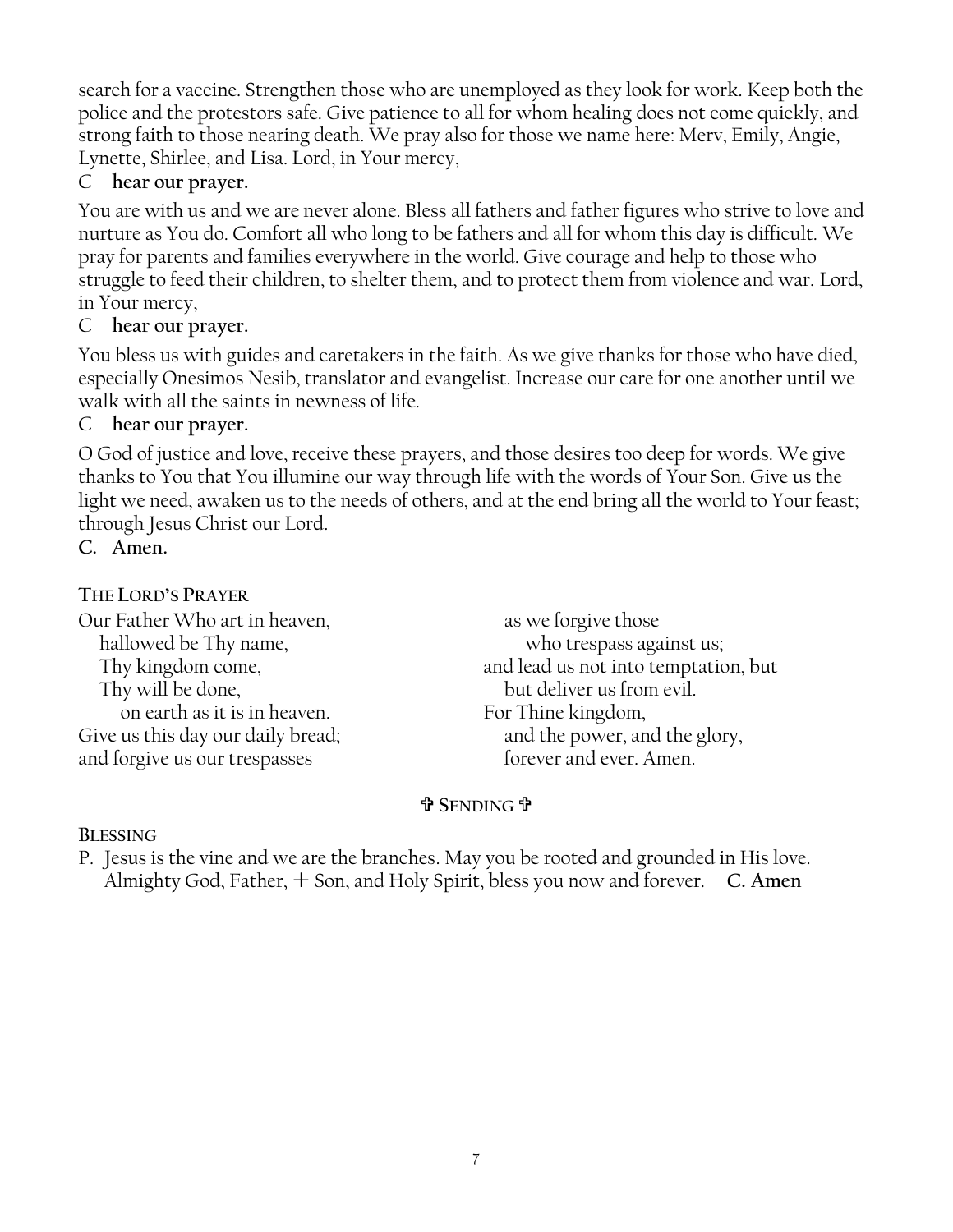**CLOSING HYMN** *How Firm a Foundation*



#### **DISMISSAL**

P. Go in peace to love and serve the Lord.

**C. Thanks be to God.**

**Those who Serve: Ministers:** All the People of God **Presider:** Pastor Ellen Munter **Organist**: Lou Knutson **Reader:** Terry Dybsetter

#### **How to reach us:**

Church Office: 507-296-4658 Pastor's House: 507-296-4558

Pastor's Cell: 507-828-1000 (call or text) Pastor's email: pastormunter@gmail.com Bethel email: [bethel@bethelofporter.com](mailto:bethel@bethelofporter.com) Bethel web page: www.bethelofporter.com